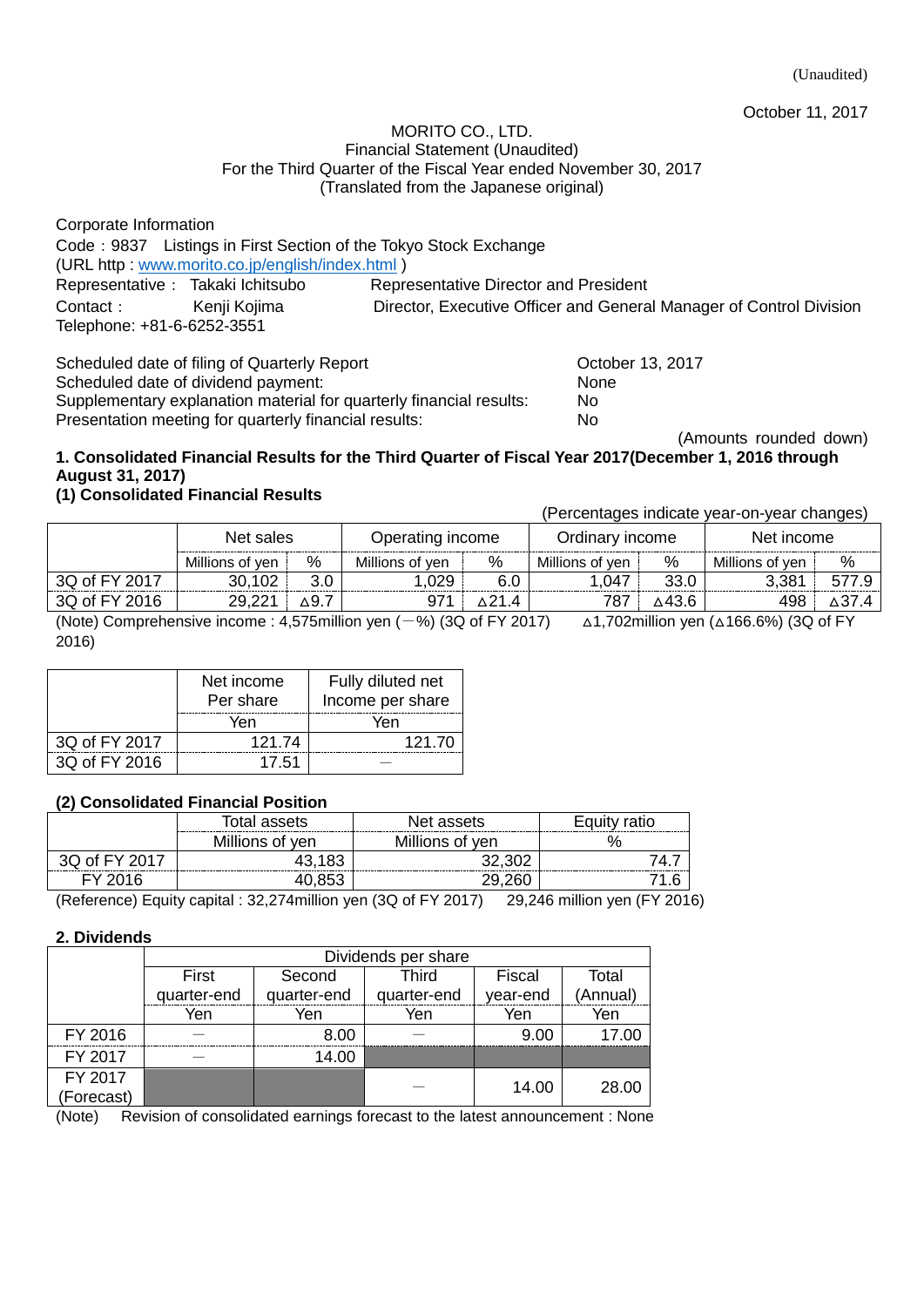## **3. Consolidated Forecast for FY 2017 (December 1, 2016 through November 30, 2017)**

(Percentages represent changes from corresponding period of previous year)

|              | <b>Net Sales</b>   |      | Operating<br>income       |    | Ordinary profit    |      | Net income         |       | . .<br>Net income<br>per share |
|--------------|--------------------|------|---------------------------|----|--------------------|------|--------------------|-------|--------------------------------|
|              | Millions of<br>ven | $\%$ | <b>Millions</b><br>of ven | %  | Millions of<br>ven | $\%$ | Millions of<br>ven | %     | Yen                            |
| Full<br>vear | 43.000             | - כי | .800                      | .8 | .700               | 3.3  | 3.000              | 154.0 | 105.44                         |

(Note) Revision of consolidated earnings forecast to the latest announcement : None

#### \*Notes

(1) Changes of important subsidiaries during the period (changes of specific subsidiaries in accordance with changes in the scope of consolidation) : None

Newly included : None

Extended company : None

(2) Adoption of special accounting treatment for preparing quarterly consolidated financial statements: None

(3) Changes in accounting policies and changes or restatement of accounting estimates

- (i) Changes in accounting policies caused by revision of accounting standards : None
- (ii) Changes in accounting policies other than (i) : Yes
- (iii) Changes in accounting estimates : None

(iv) Restatements : None

(Note) For details, please refer to 'Matters Concerning Summary Information (Note) (3) Changes in accounting policy, Changes in accounting estimates and Revision restated' on page 6.

(4) Number of outstanding shares (common shares)

- (i) Number of outstanding shares, including treasury shares at end of period:
	- 30,800,000 shares (as of August 31, 2017)
	- 30,800,000 shares (as of November 30, 2016)
- (ii) Number of shares of treasury stock at end of period: 3,300,100shares (as of August 31, 2017) 2,349,000 shares (as of November 30, 2016) (iii) Average outstanding number of shares during the period:
- 27,778,878 shares (The 3Q of FY 2017) 28,497,136 shares (The 3Q of FY 2016)

\*This financial summary does not need to undergo an audit.

\*Disclosure and other special notes regarding performance forecasts

The forecast in this statement is based on information available to management as of the date on which these performance-related figures were disclosed, and various factors may cause actual results to differ from these forecasts. For issues to keep in mind when using the forecasts and criteria conditioned upon the forecasts, please refer to ["1. Qualitative Information for the Period under](#page-3-0) Review (2) Forecast of Consolidated Business Results and Other Forward-looking Information." on page 5. We have also introduced "Stock Granting Trust (J-ESOP)" and "Board Incentive Plan (BIP)". Consequently, the shares held by Trust and Custody Service Bank, ltd. and The Master Trust Bank of Japan, ltd. are included in the treasury shares.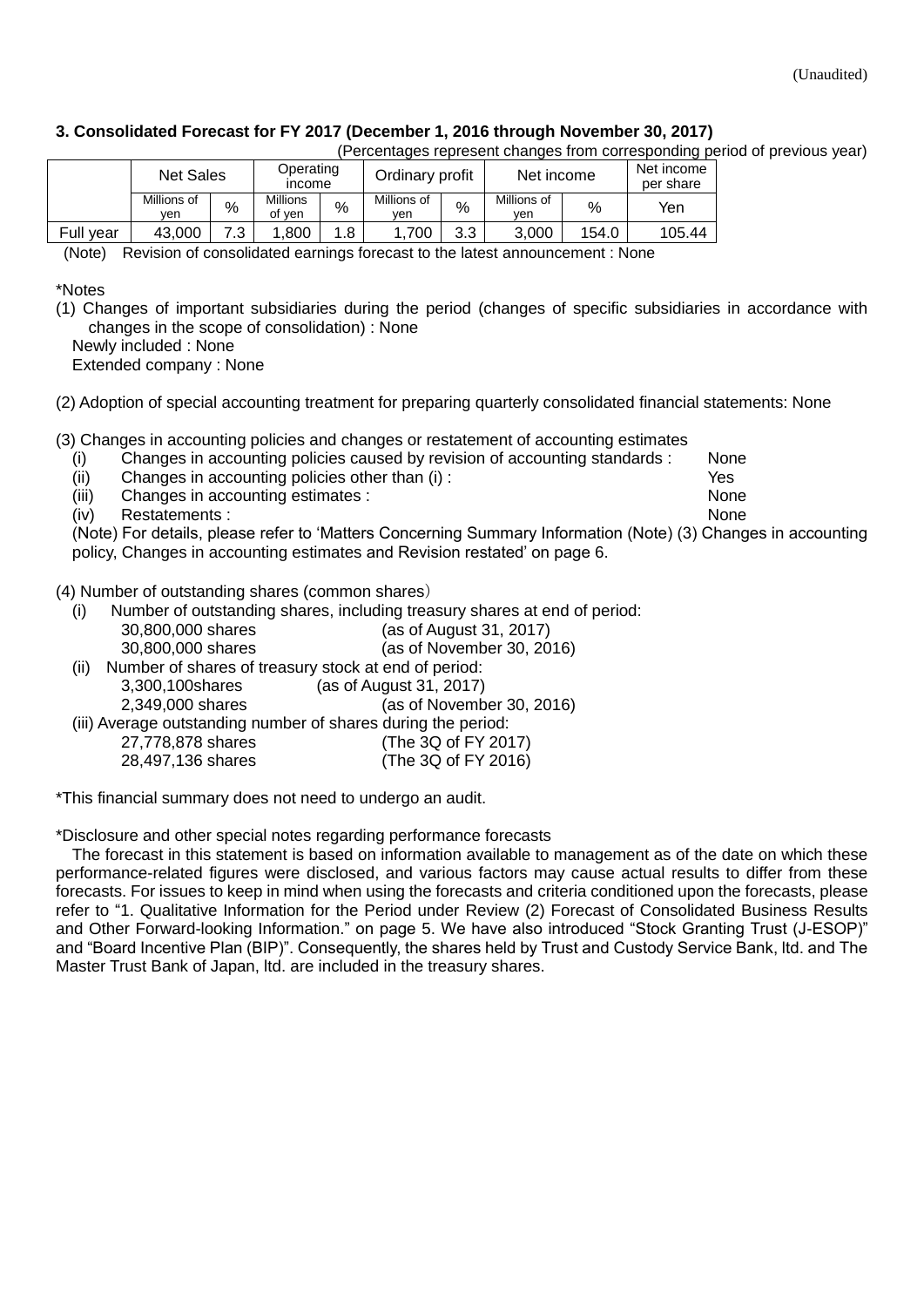## Index

| (2) Forecast of Consolidated Business Results and Other Forward-looking Information5                   |  |
|--------------------------------------------------------------------------------------------------------|--|
|                                                                                                        |  |
|                                                                                                        |  |
| (2) Adoption of Special Accounting Treatment for Preparing Quarterly Consolidated Financial Statement6 |  |
| (3) Changes in Accounting Policies, Changes in Accounting Estimates and Revision Restated6             |  |
|                                                                                                        |  |
|                                                                                                        |  |
|                                                                                                        |  |
| (2) Quarterly Consolidated Statements of Income and Consolidated Statements of Comprehensive Income9   |  |
|                                                                                                        |  |
|                                                                                                        |  |
|                                                                                                        |  |
|                                                                                                        |  |
|                                                                                                        |  |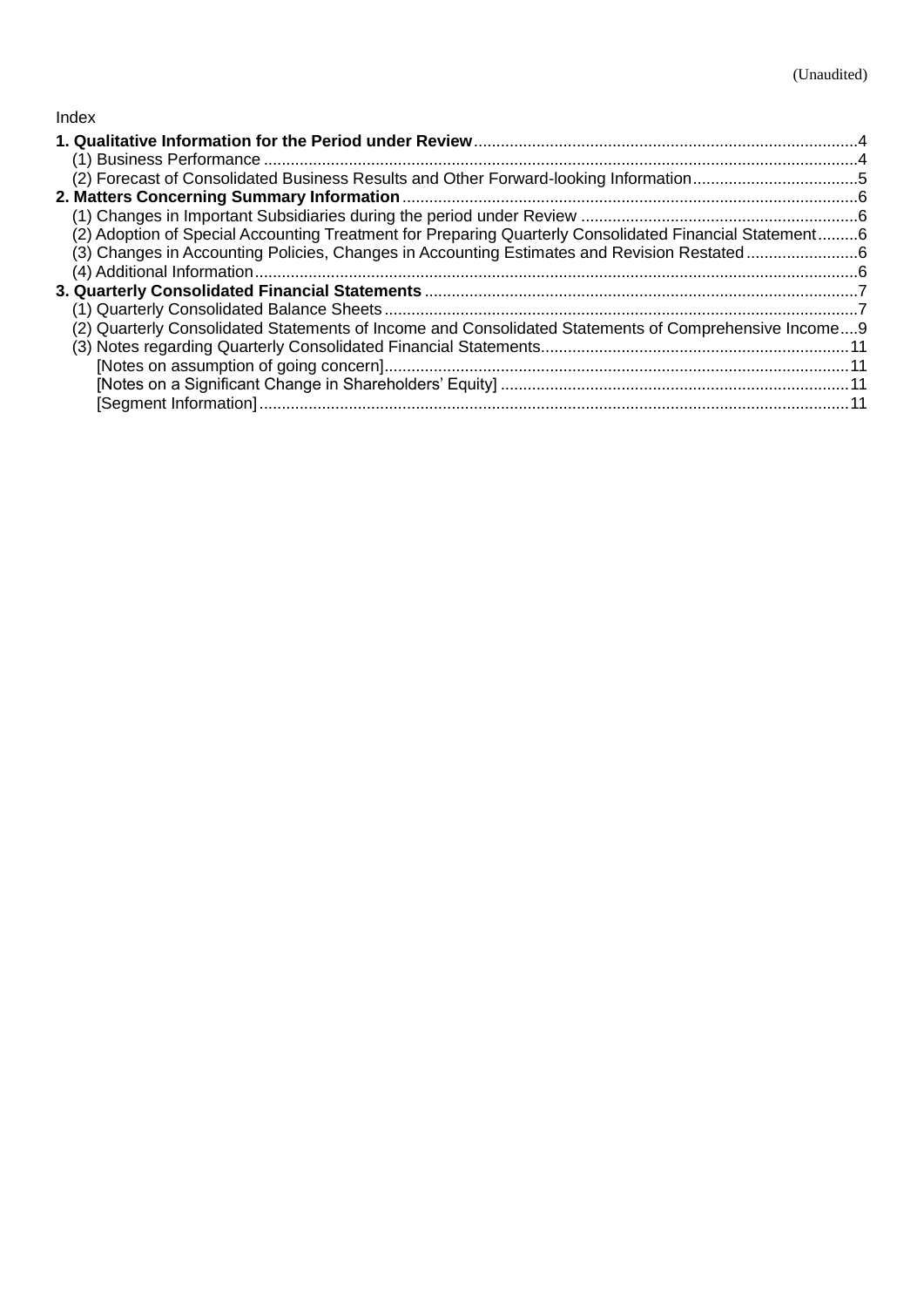## <span id="page-3-0"></span>**1. Qualitative Information for the Period under Review**

#### <span id="page-3-1"></span>**(1) Business Performance**

In the Third quarter (From 1<sup>st</sup> December, 2016 to 31<sup>st</sup> August, 2017) of the fiscal year ended November 30<sup>th</sup>, 2017, the Japanese economy has shown signs of modest recovery by improving employment situation and capital investment because corporate performance has continued stable.

In the global economy, it was stable due to mainly driven by China and emerging country, although political uncertainty in the US was increased, EU economy was uncertain due to Brexit, and a volatile international situation in Asia was increased.

In such a situation, our group is accelerating a growth strategy by the development of value-added Japanese items, expansion of a global sales channel under  $7<sup>th</sup>$  mid-term management plan, and will promote the realization of value creation which the era seeks, expand our business in not only existing market such ASEAN, china, western, but also in untapped market.

As a result, in the current quarterly performance reaches net sales ¥30,102million (increased by 3.0% from a year earlier), operating income ¥1,029 million (increased by 6.0% from a year earlier), ordinary income ¥1,047 million (increased by 33.0% from a year earlier), net income ¥3,381 million (increased by 577.9% from a year earlier).

The exchange rate used for the oversea subsidiaries' consolidated financial statement of the current quarter end as below:

|            | 1Q Oct-Dec      | 2Q Jan-Mar      | 3Q Apr-Jun      |
|------------|-----------------|-----------------|-----------------|
| USD        | 109.43 (120.54) | 113.61 (112.69) | 111.10 (102.96) |
| FUR        | 117.86 (131.67) | 121.04 (127.57) | 122.26 (114.36) |
| <b>RMB</b> | 15.99 (18.34)   | 16.56 (17.39)   | 16.21 (15.46)   |
| HKD        | 14.11 (15.55)   | 14.64 (14.53)   | 14.27 (13.27)   |
| TWD        | 3.45(3.68)      | 3.66(3.50)      | 3.67(3.19)      |
| VND        | 0.0048(0.0053)  | 0.0050(0.0050)  | 0.0048(0.0046)  |
| THB        | 3.09(3.35)      | 3.24(3.20)      | 3.24(2.93)      |

\*() is the exchange rate of FY2016.

\*We have changed the method which is that Income and Expense in overseas subsidiaries has been converted by average number of exchange rate into Japanese yen is applied from the first quarter of this fiscal year. Please refer to "2. Matters Concerning Summary Information, (3) Changes in accounting policy, Changes in accounting estimates and Revision restated" on page 6.

Segment information as below

### [Japan]

As for the apparel division, sales of the accessories for sports apparel manufacturer which was strong in same period a year earlier was decreased, however sales of the accessories for ladies wear, uniform/working wear and mass retailer were increased.

In the consumer product division, sales of the accessories for shoes and video equipment were decreased, but sales of accessories for health-related items, automobile interior components, rental and cleanup of kitchen supplies were increased.

As a result, net sales were ¥20,617 million (increased by 1.3% from a year earlier).

### [Asia]

As for the apparel division, sales of the accessories for EU and the US apparel manufacturers in Hong Kong were decreased, however sales of the accessories for Japanese apparel manufacturers in Shanghai was increased.

In the consumer product division, sales of accessories for video equipment in Thailand was decreased, but sales of accessories for video equipment in Hong Kong and sales of the automobile interior component for Japanese auto makers in Shanghai were increased.

As a result, net sales were ¥5,235 million (increased by 9.8% from a year earlier) including effect of Japan yen depreciation.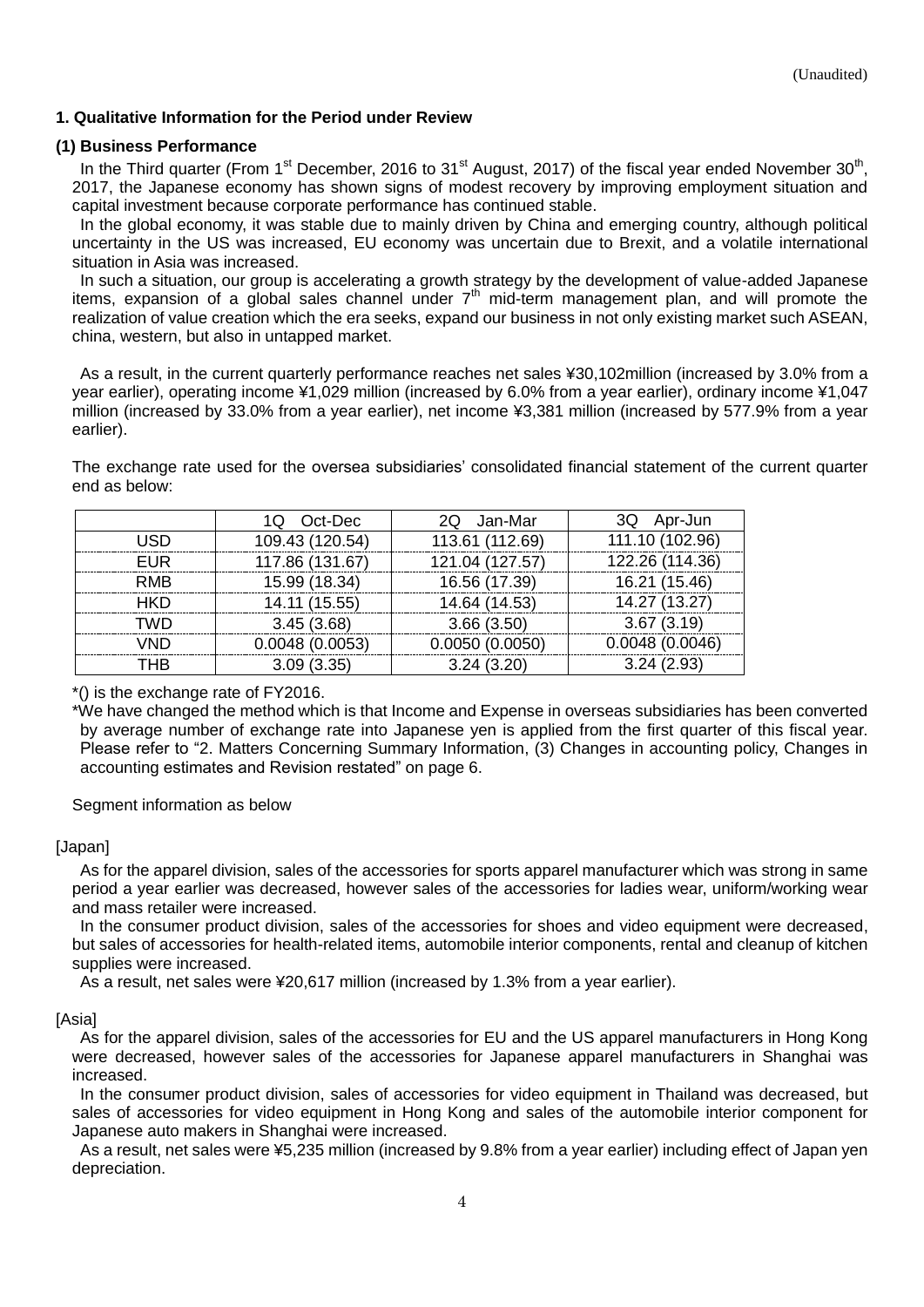#### [Europe and the U.S.]

As for the apparel division, sales of the accessories for EU and the US were increased.

In the consumer product division, sales of automobile interior article for Japanese auto maker in the US and sales of the accessories for video equipment were decreased, however sales of automobile interior article for Japanese auto maker in Europe was increased.

As a result, net sales were ¥4,249 million (increased by 3.5% from a year earlier) including effect of Japan yen depreciation.

#### <span id="page-4-0"></span>**(2) Forecast of Consolidated Business Results and Other Forward-looking Information**

Currently, there has been no change in the consolidated forecast of FY2017.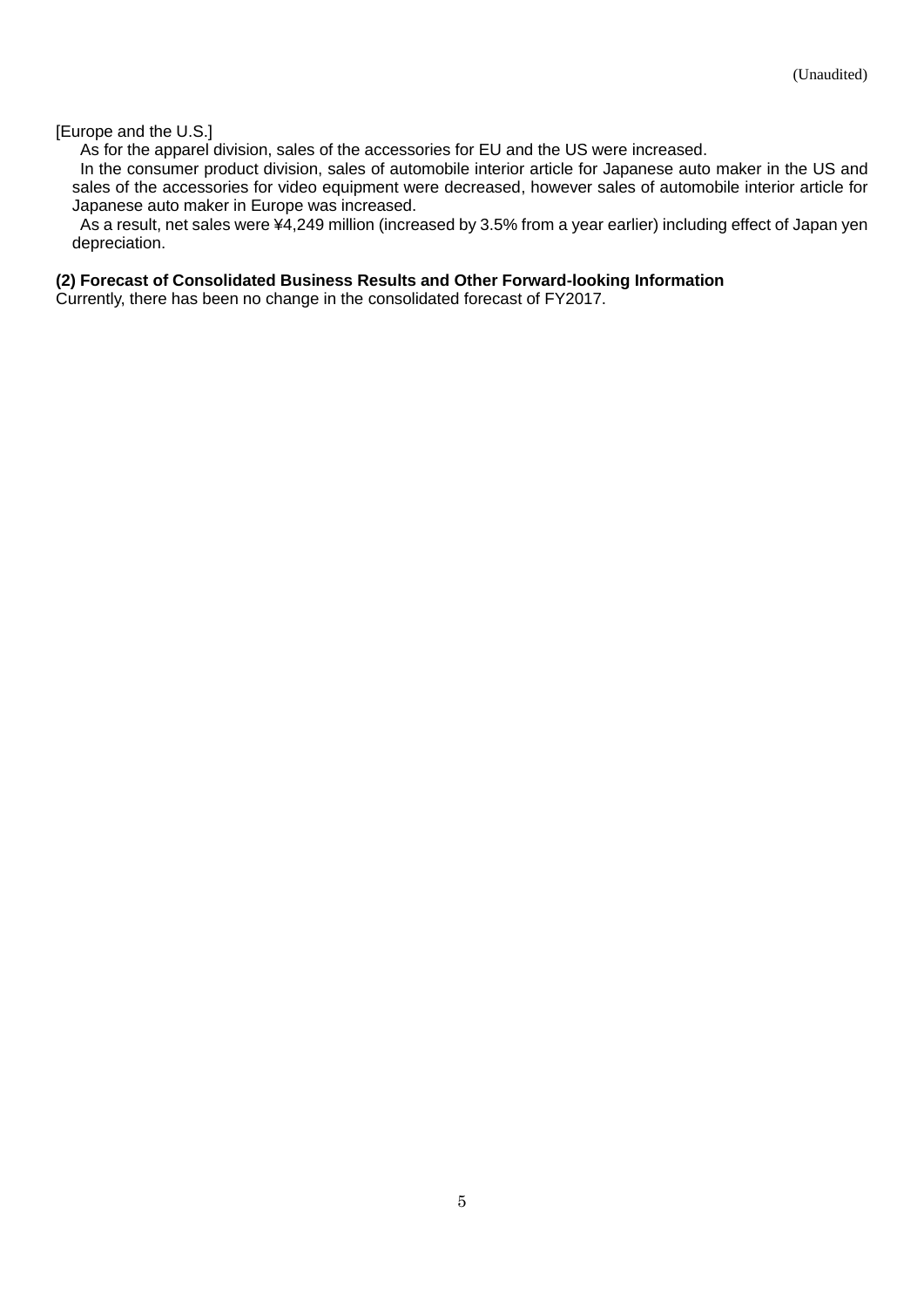## <span id="page-5-0"></span>**2. Matters Concerning Summary Information**

<span id="page-5-1"></span>**(1) Changes in Important Subsidiaries during the period under Review** Not applicable

<span id="page-5-2"></span>**(2) Adoption of Special Accounting Treatment for Preparing Quarterly Consolidated Financial Statement** Not applicable.

### <span id="page-5-3"></span>**(3) Changes in Accounting Policies, Changes in Accounting Estimates and Revision Restated**

Changes in the method of foreign currency conversion for Income and Expense in overseas subsidiaries Income and Expense in overseas subsidiaries has been converted by an exchange rate as of accounting date into Japanese yen up to now. However, the method, which is that Income and Expense in overseas subsidiaries has been converted by average number of exchange rate into Japanese yen, is applied from the first quarter of this fiscal year. The purpose for this change was to take a financial result of overseas subsidiaries more appropriately in consolidated accounting, because it will be becoming more important for consolidated accounting.

As a result, retroactive application was not implemented since the effect on the Third quarter of previous year and the term to beginning of this fiscal year caused by this change was minor.

## <span id="page-5-4"></span>**(4) Additional Information**

Application of Implementation Guidance on Recoverability of Deferred Tax Assets Implementation Guidance on Recoverability of Deferred Tax Assets (ASBJ Statement No.26 of March 28, 2016), have been applied from the first quarter of the fiscal year under review.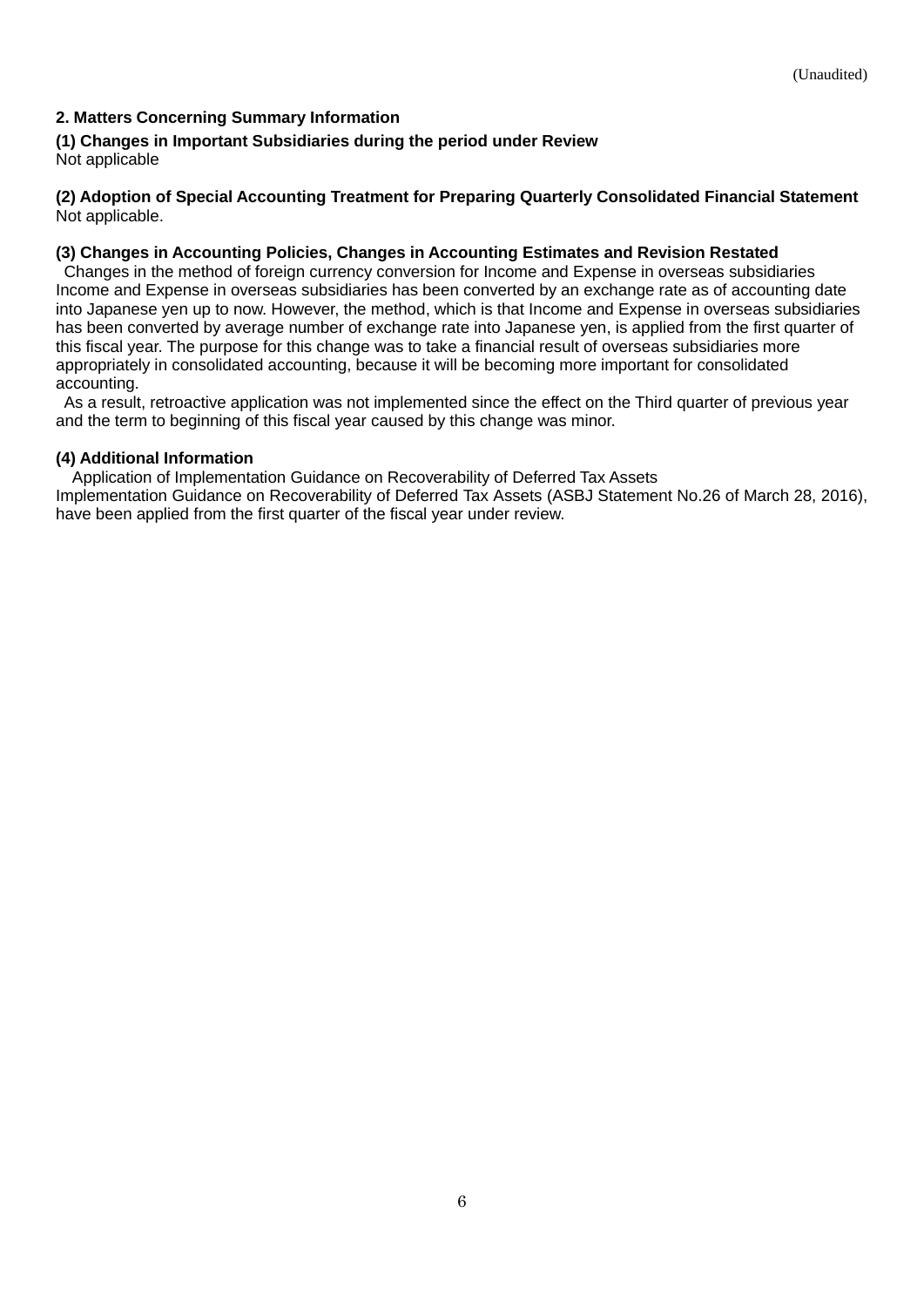# <span id="page-6-0"></span>**3. Quarterly Consolidated Financial Statements**

# <span id="page-6-1"></span>**(1) Quarterly Consolidated Balance Sheets**

|                                                   | FY 2016                   | FY 2017                 |
|---------------------------------------------------|---------------------------|-------------------------|
|                                                   | (As of November 30, 2016) | (As of August 31, 2017) |
|                                                   | Thousands of yen          | Thousands of yen        |
| <b>Assets</b>                                     |                           |                         |
| <b>Current assets</b>                             |                           |                         |
| Cash and deposits                                 | 9,442,122                 | 12,202,953              |
| Notes and accounts receivable                     | 10,583,460                | 10,068,742              |
| Inventory                                         | 4,034,245                 | 4,674,042               |
| Other current assets                              | 1,097,177                 | 812,776                 |
| Allowance for doubtful accounts                   | $\triangle$ 29,950        | $\triangle$ 30,806      |
| <b>Total current assets</b>                       | 25, 127, 055              | 27,727,708              |
| <b>Fixed assets</b>                               |                           |                         |
| <b>Tangible fixed assets</b>                      |                           |                         |
| Land                                              | 3,224,579                 | 2,567,574               |
| Other tangible fixed assets                       | 3,151,432                 | 3,176,980               |
| <b>Total tangible fixed assets</b>                | 6,376,011                 | 5,744,555               |
| Intangible fixed assets                           |                           |                         |
| Goodwill                                          | 3,000,353                 | 3,090,245               |
| Other Intangible fixed assets                     | 1,239,174                 | 1,293,200               |
| <b>Total intangible fixed assets</b>              | 4,239,528                 | 4,383,445               |
| Investments and other fixed assets                |                           |                         |
| Investment securities                             | 4,055,364                 | 4,250,804               |
| Net defined benefit asset                         | 221,830                   | 223,417                 |
| Other fixed assets                                | 890,628                   | 908,966                 |
| Allowance for doubtful account                    | $\triangle$ 74,988        | $\triangle$ 70,190      |
| Total investments and other fixed as              | 5,092,834                 | 5,312,998               |
| <b>Total fixed assets</b>                         | 15,708,375                | 15,440,998              |
| Deferred assets                                   | 18,205                    | 15,054                  |
| <b>Total assets</b>                               | 40,853,636                | 43, 183, 762            |
| <b>Liabilities</b>                                |                           |                         |
| <b>Current liabilities</b>                        |                           |                         |
| Notes and accounts payable                        | 4,262,005                 | 4,299,641               |
| Short-term loans payable                          | 180,000                   | 130,000                 |
| Current portion of bonds                          | 400,000                   | 400,000                 |
| Current portion of long-term debt                 | 375,396                   | 254,930                 |
| Accrued tax payable                               | 379,220                   | 505,877                 |
| Reserve for bonuses                               | 175,722                   | 266,565                 |
| Reserve for director's bonuses                    | 79,232                    | 69,882                  |
| Other current liabilities                         | 1,465,489                 | 995,228                 |
| <b>Total current liabilities</b>                  | 7,317,066                 | 6,922,125               |
| <b>Fixed liabilities</b>                          |                           |                         |
| Bonds payable                                     | 1,400,000                 | 1,200,000               |
| Long-term debt                                    | 161,081                   |                         |
| Provision for retirement benefit by stock         | 17,375                    | 24,773                  |
| Provision for director's retirement benefit       | 30,433                    | 38,533                  |
| Provision for director's retirement benefit by st | 35,059                    | 47,889                  |
| Provision for environmental measures              | 18,133                    | 20,084                  |
| Net defined benefit liability                     | 918,021                   | 912,870                 |
| Other fixed liabilities                           | 1,695,603                 | 1,714,528               |
| <b>Total fixed liabilities</b>                    | 4,275,706                 | 3,958,679               |
| <b>Total liabilities</b>                          | 11,592,772                | 10,880,805              |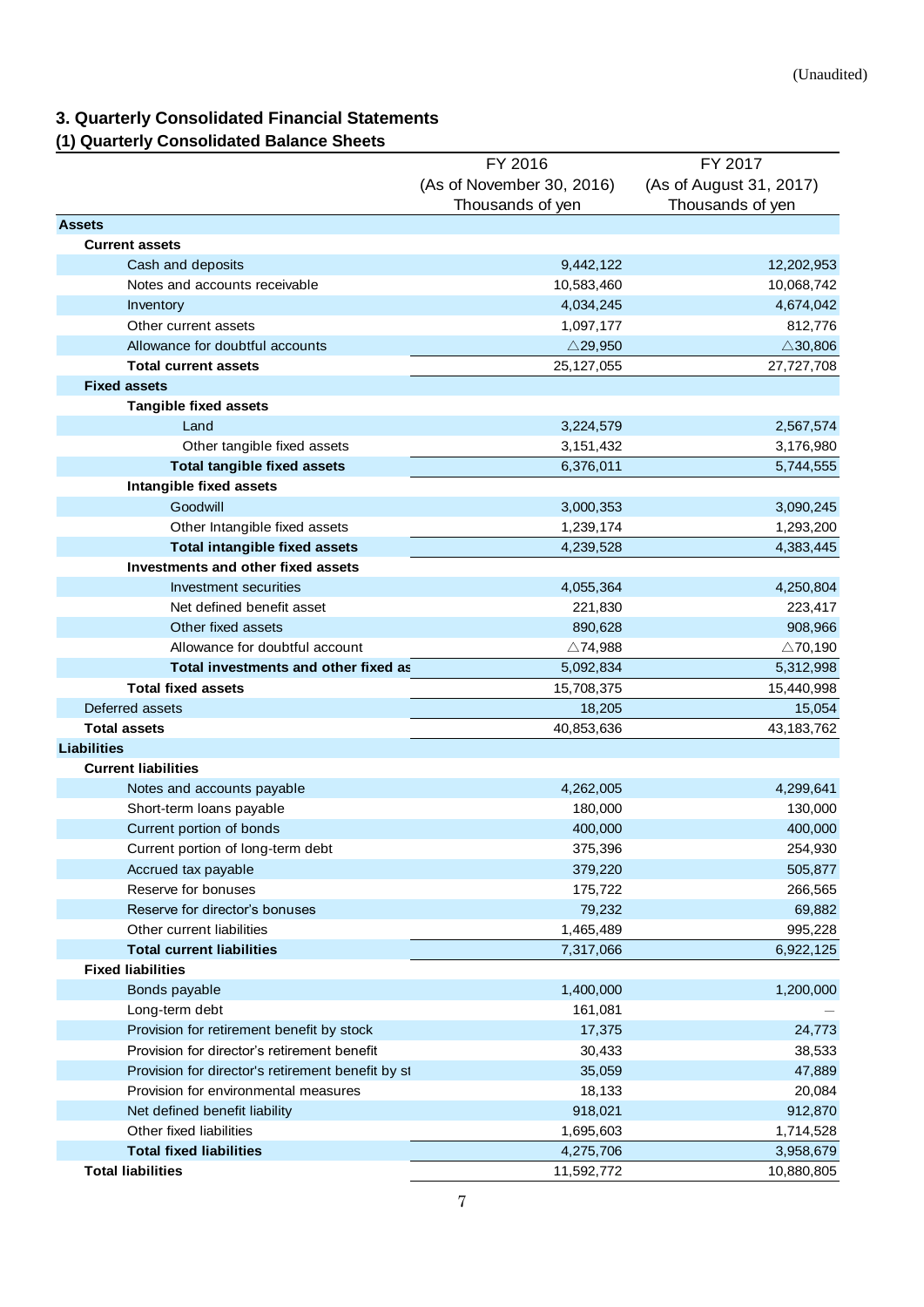|                                                 | FY 2016                   | FY 2017                 |
|-------------------------------------------------|---------------------------|-------------------------|
|                                                 | (As of November 30, 2016) | (As of August 31, 2017) |
|                                                 | Thousands of yen          | Thousands of yen        |
| <b>Net Assets</b>                               |                           |                         |
| <b>Shareholders' equity</b>                     |                           |                         |
| Capital                                         | 3,532,492                 | 3,532,492               |
| Capital surplus                                 | 3,498,724                 | 3,498,724               |
| Retained earnings                               | 23,966,197                | 24,789,600              |
| Treasury stock                                  | $\triangle$ 1,230,960     | $\triangle$ 2,122,115   |
| Total shareholders' equity                      | 29,766,453                | 29,698,701              |
| Other comprehensive income                      |                           |                         |
| Valuation difference on available-for-sale secu | 1,336,046                 | 1,440,480               |
| Deferred gains or losses on hedges              | 861                       | $\triangle$ 4,779       |
| Difference in revaluation of land               | $\triangle$ 1,280,438     | 621,625                 |
| Foreign currency translation adjustment         | $\triangle$ 463,484       | 604,759                 |
| Remeasurement of defined benefit plans          | $\triangle$ 112,982       | $\triangle$ 86,439      |
| Total other comprehensive income                | $\triangle$ 519,998       | 2,575,645               |
| Subscription rights to shares                   | 14,408                    | 28,609                  |
| <b>Minority interests</b>                       |                           |                         |
| <b>Total net assets</b>                         | 29,260,863                | 32,302,956              |
| <b>Total liabilities and net assets</b>         | 40,853,636                | 43,183,762              |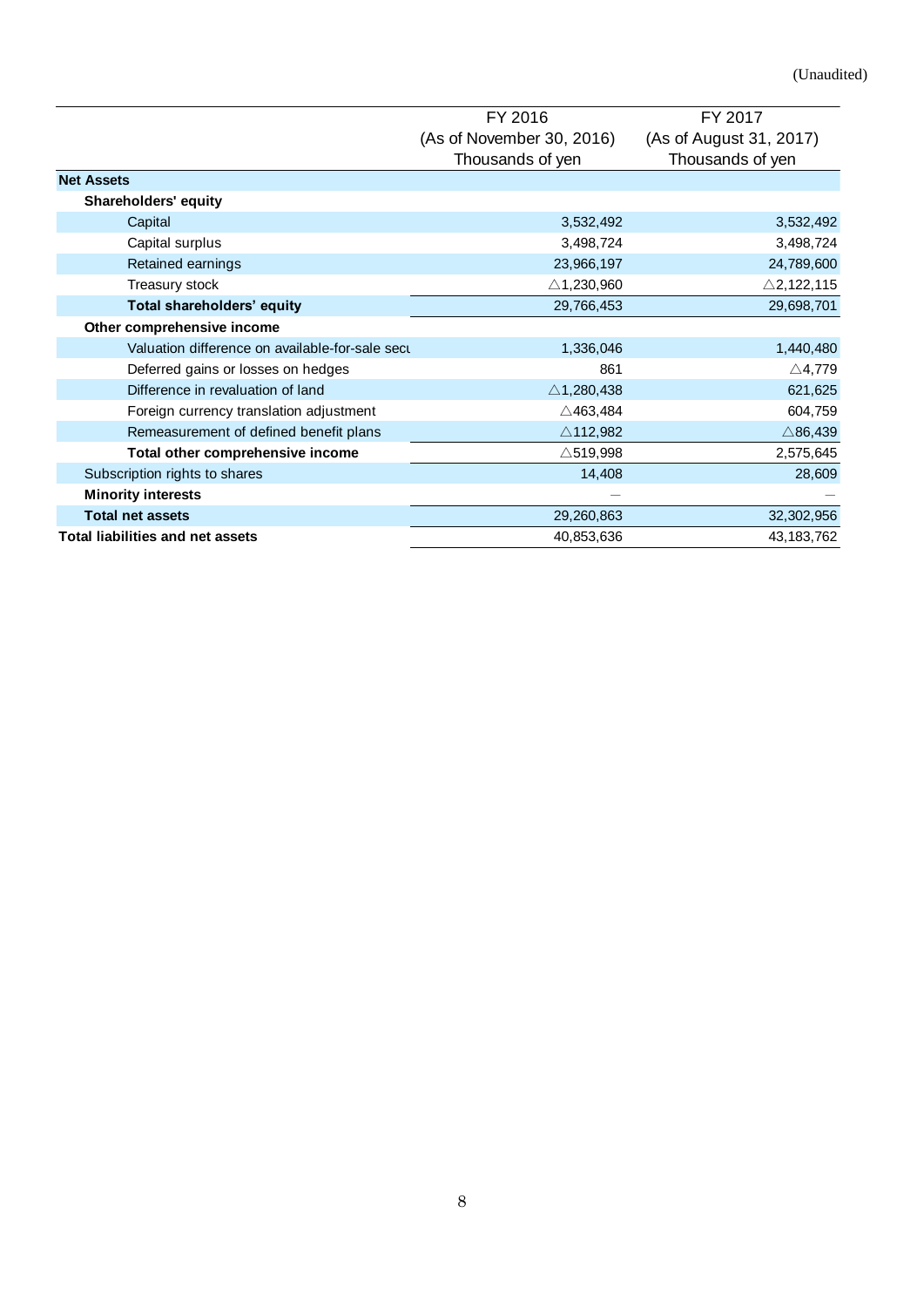# <span id="page-8-0"></span>**(2) Quarterly Consolidated Statements of Income and Consolidated Statements of Comprehensive Income**

Quarterly Consolidated statements of income The Third Quarter accounting period

|                                                        | FY 2016                   | FY 2017                   |
|--------------------------------------------------------|---------------------------|---------------------------|
|                                                        | (December 1, 2015 through | (December 1, 2016 through |
|                                                        | August 31, 2016)          | August 31, 2017)          |
|                                                        | Thousands of yen          | Thousands of yen          |
| <b>Net sales</b>                                       | 29,221,515                | 30,102,502                |
| Cost of sales                                          | 21,553,440                | 22,023,035                |
| <b>Gross profit</b>                                    | 7,668,075                 | 8,079,466                 |
| Total selling, general and administrative expense      | 6,696,191                 | 7,049,481                 |
| <b>Operating Income</b>                                | 971,883                   | 1,029,985                 |
| Non-operating income                                   |                           |                           |
| Interest received                                      | 17,800                    | 18,396                    |
| Dividends received                                     | 57,879                    | 50,893                    |
| Rent on real estate                                    | 58,381                    | 37,083                    |
| Equity in earnings of affiliates                       | 43,519                    | 33,109                    |
| Other non-operating income                             | 30,534                    | 37,694                    |
| Total non-operating income                             | 208,115                   | 177,177                   |
| <b>Non-operating expenses</b>                          |                           |                           |
| Interest paid                                          | 12,598                    | 4,813                     |
| Cash discount on sales                                 | 65,177                    | 63,304                    |
| Foreign Exchange Loss                                  | 235,507                   | 11,229                    |
| Others non-operating expense                           | 79,180                    | 80,131                    |
| Total non-operating expense                            | 392,463                   | 159,478                   |
| <b>Ordinary Income</b>                                 | 787,535                   | 1,047,684                 |
| <b>Extra ordinary income</b>                           |                           |                           |
| Gains on sales of fixed assets                         | 7,365                     | 3,291,825                 |
| Gains on sales of investment securities                | 24,254                    |                           |
| Gains on liquidation of affiliates                     | 15,903                    |                           |
| Total extra ordinary income                            | 47,523                    | 3,291,825                 |
| <b>Extra ordinary loss</b>                             |                           |                           |
| Loss on sales of fixed assets                          | 11,644                    | 3,075                     |
| Loss on disposal of fixed assets                       | 2,025                     | 53,488                    |
| Impairment loss                                        |                           | 57,270                    |
| Loss of business restructuring                         |                           | 18,097                    |
| Loss on golf membership rights                         |                           | 700                       |
| Total extra ordinary loss                              | 13,669                    | 132,631                   |
| Net income before taxes and other adjustment           | 821,389                   | 4,206,878                 |
| Corporate, inhabitant and business taxes               | 514,119                   | 804,400                   |
| Adjustments to corporate and other taxes               | $\triangle$ 191,611       | 20,706                    |
| <b>Total income taxes</b>                              | 322,507                   | 825,107                   |
| Net income                                             | 498,881                   | 3,381,770                 |
| Profit(Loss) attributable to non-controlling interests |                           |                           |
| Profit(Loss) attributable to owners of parent          | 498,881                   | 3,381,770                 |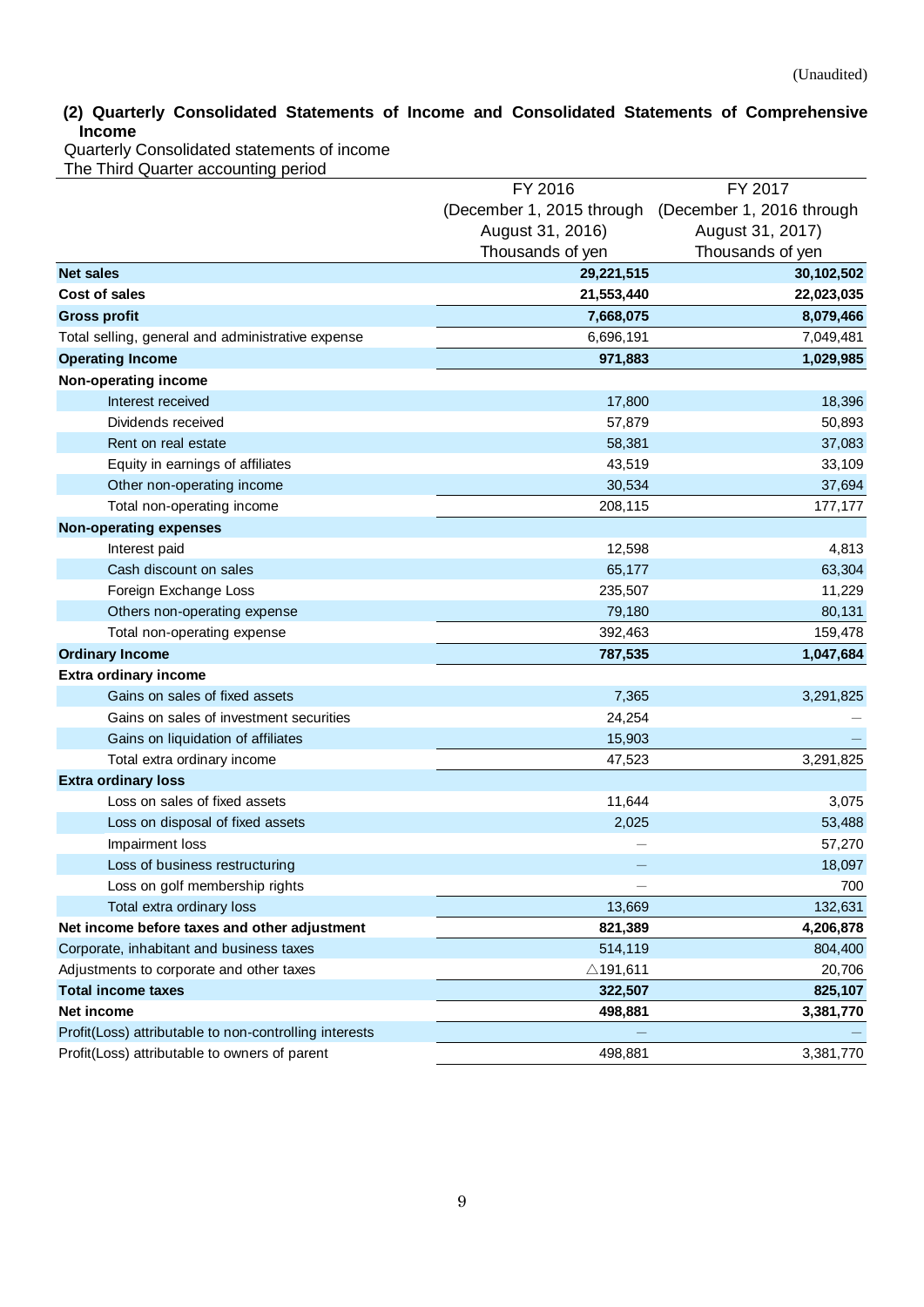(Unaudited)

|                                                             | FY 2016                   | FY 2017                   |
|-------------------------------------------------------------|---------------------------|---------------------------|
|                                                             | (December 1, 2015 through | (December 1, 2016 through |
|                                                             | August 31, 2016)          | August 31, 2017)          |
|                                                             | Thousands of yen          | Thousands of yen          |
| Net Income                                                  | 498,881                   | 3,381,770                 |
| Other comprehensive income                                  |                           |                           |
| Unrealized gain(loss) on available-for-sale securities      | $\triangle$ 467,436       | 104,433                   |
| Deferred gains or losses on hedges                          | $\triangle$ 3,890         | $\triangle$ 5,640         |
| Land revaluation difference amount                          | 20,050                    |                           |
| Foreign currency translation adjustment                     | $\triangle$ 1,726,278     | 1,068,243                 |
| Adjustments to retirement benefit                           | $\triangle$ 24,021        | 26,543                    |
| Total other comprehensive income                            | $\triangle$ 2,201,576     | 1,193,580                 |
| Comprehensive income                                        | $\triangle$ 1,702,695     | 4,575,350                 |
| (Breakdown)                                                 |                           |                           |
| Comprehensive income attribute to the parent                | $\triangle$ 1,702,695     | 4,575,350                 |
| Comprehensive income attribute to the minority shareholders |                           |                           |
|                                                             |                           |                           |
|                                                             |                           |                           |
|                                                             |                           |                           |
| $10\,$                                                      |                           |                           |